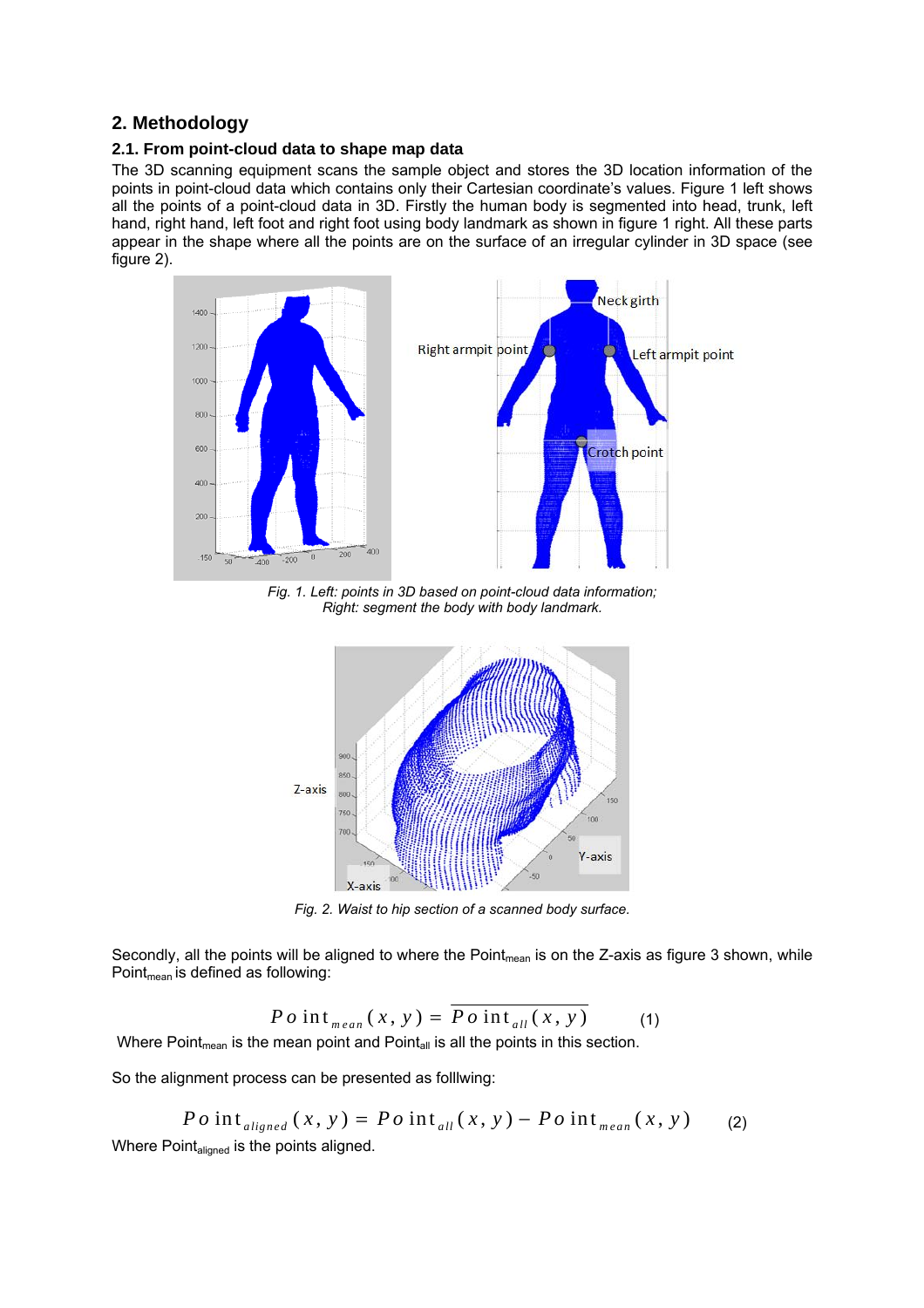

*Fig. 3. Waist to hip section of a scanned body surface.* 

Thirdly, Point<sub>aligned</sub>(x,y,z) will be converted into Polar coordinate to get Point<sub>aligned</sub>(r,Θ,z) (see figure 4 left). It is obvious that the points in point-cloud data are sampled unevenly from the object's surface. However, a uniform distribution of the surface is often required to guarantee a hole-free rendering of the surface [9]. To achieve an even distribution of surface we employ Gridfit method [10]. The Gridfit estimates a surface on a 2d grid, based on scattered data Point<sub>aligned</sub>(r,Θ,z). It adopts a modified ridge estimator to generate the surface approximate the Point<sub>aligned</sub>(r,Θ,z), where the bias is toward smoothness. It is not an interpolant. Its goal is a smooth surface which is similar to the human surface shown as figure 5. The 201X101 sized evenly distributed grid on surface has 20301 intersection points, and the location of these points, Point<sub>grid</sub>(r,Θ,z), are regarded as the sampled point for shape map data.



*Fig. 4. Pointaligned(r,Θ,z) in 3D space.*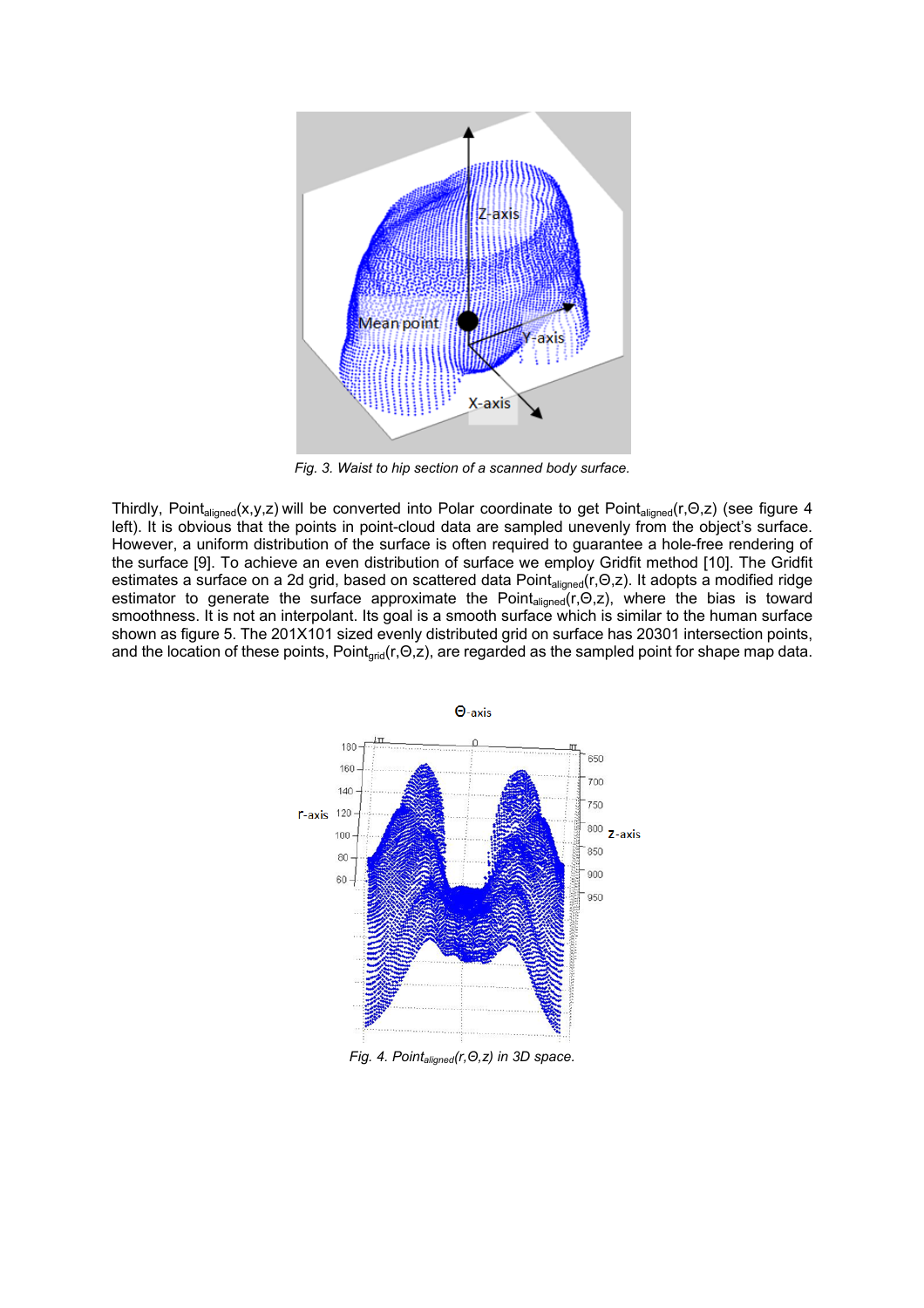

*Fig. 5. Pointaligned(r,Θ,z) in 3D space.* 

Finally, a PNG file is created to store the Pointgrid(r,Θ,z) in the form of gray level value. To achieve this, we converted the Point<sub>arid</sub>(r,Θ,z) into a 2D matrix ShapeMap(x',y'), which is defined as

$$
x' = \frac{\Theta + \pi}{\text{Step}_x} + 1
$$
 (3)  

$$
y' = \frac{z - \min(z)}{\text{Step}_y} + 1
$$
 (4)  
*ShapeMap(x', y') = r \* 100* (5)

Where Step<sub>x</sub> is the length of each grid in Θ-axis direction, whose default value is 0.0314. Step<sub>y</sub> is the length of each grid in z-axis direction, whose default value is (max(z)-min(z))/100. The value of ShapeMap(x',y') is 100 times of the value of r then rounded to nearest integer. The reason to magnify its value by 100 times is to reserve the precision to percentile when converted to a gray level value which must be an integer.

#### *2.1.1. Shape map PNG file specification*

Figure 6 shows an example of shape map PNG file. It contains two main parts: the caption and shape map value (see figure 7). The caption part contains the file name and the value of min (z) and max (z) described in section 2.1. The ShapeMap(x',y') value is stored as the 16 bit gray level value for the PNG file.



*Fig. 6. PNG file: G1\_684.8125\_946.3625 Fig. 7. Shape map PNG layout* 



#### **2.2. From shape map data to point-cloud data**

To retrieve the body scanning point-cloud data from a shape map PNG file, the caption and shape map value must be read to obtain: ShapeMap(x',y'), file name, min(z), max(z). Refer to section 2.1, the point-cloud data Point<sub>αrid</sub>(r,Θ,z) can be obtained as following:

$$
r = ShapMap(x', y')
$$
(6)  

$$
\Theta = -\pi + (x'-1) * Step_x
$$
(7)  

$$
z = min(z) + (y'-1) * Step_y
$$
(8)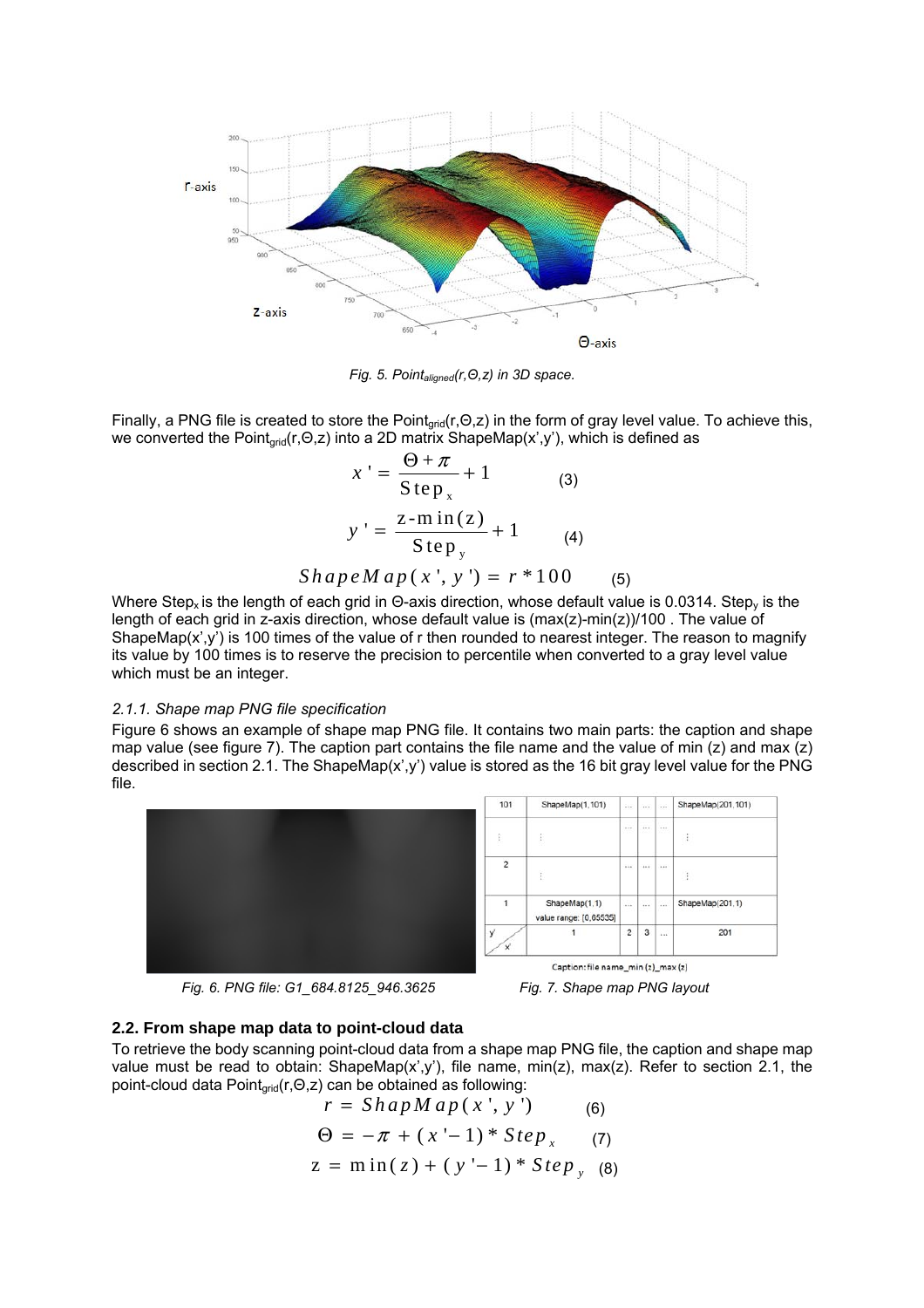And the Point<sub>arid</sub>(x",y",z") can be obtained by converting the Polar coordinate's values of Point<sub>arid</sub>(r,Θ,z) to Cartesian coordinate's values.

#### **3. Results and discussion**

We tested the shape map method by converting point-cloud data of waist to hip body section of 75 individuals using the  $|TC|^2$  3D scanner with the Matlab modules. It took 95.4 seconds to convert the whole set of point-cloud data to shape map data, average 1.3 seconds per sample. While it took 15.2 seconds to retrieve the point-cloud data from the shape map data, average 0.2 seconds per sample on a PC with Inter(R) Core(TM) Duo CPU E8500@ 3.16GHz and 4.00 GB memory installed.

The results show that the shape map PNG files set occupied only 12.0% of the storage room for Point-cloud ASCII text (TXT) files. And it contained more sampling points, which was 3.66 times of the original files averagely. By decreasing the value of  $Step_x$  and  $Step_y$ , it can increase resolution further, but the size of the shape map PNG file will increase simultaneously.

*Table 1. Comparison between point-cloud format and shape map format.* 

| Point-cloud format         | Shape map format                    |
|----------------------------|-------------------------------------|
| 16.30 MB (average 0.217 MB | 1.95 MB (average 0.026 MB           |
| per file)                  | per PNG file)                       |
| average 5550 unevenly      | 20,301 evenly distributed<br>points |
|                            | distributed points                  |

Another advantage for the shape map is that it presents the human scanning file in graphic, which is more intuitive than number. For example, the figure 8 shows two shape map files for sample A and B. It is visualized that the size of A is bigger than B as the overall brightness of A is higher than B, and A has a more obvious belly as the lower middle section of A is brighter compared to the surrounding area.

Refer to sections 2.1 and 2.2, the Gridfit method ensures that the original sample points Point<sub>aligned</sub>(x,y,z) are on the estimated surface, but the original points cannot be accessed directly. It needs to be interpolated using the 4 surrounding Pointgrid $(x'', y'', z'')$ .



*Fig. 8. Two shape map files: A (upper) and B (lower)*